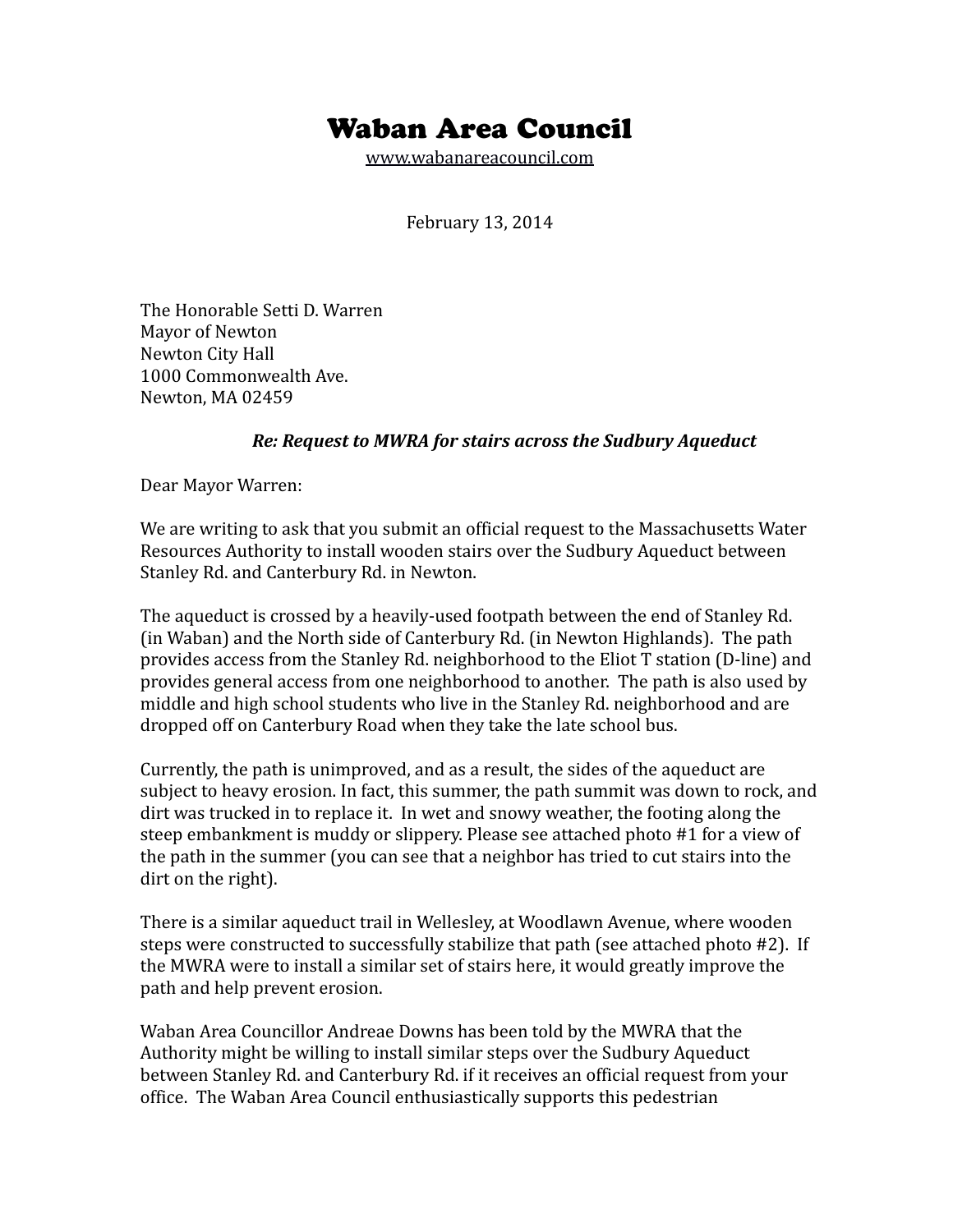improvement, and we are willing to assist the project in any way. If you have any questions, please contact Andreae [\(andreaedowns@gmail.com\)](mailto:andreaedowns@gmail.com).

We look forward to hearing from you and hope that you will be able to assist us in this project.

Sincerely,

The Waban Area Council

By its members:

Joe Corkery Matthew Gardella Maureen Reilly Meagher Barbara Bower **Rena Getz** Christopher Pitts Andreae Downs Sallee Lipshutz Kathy Winters